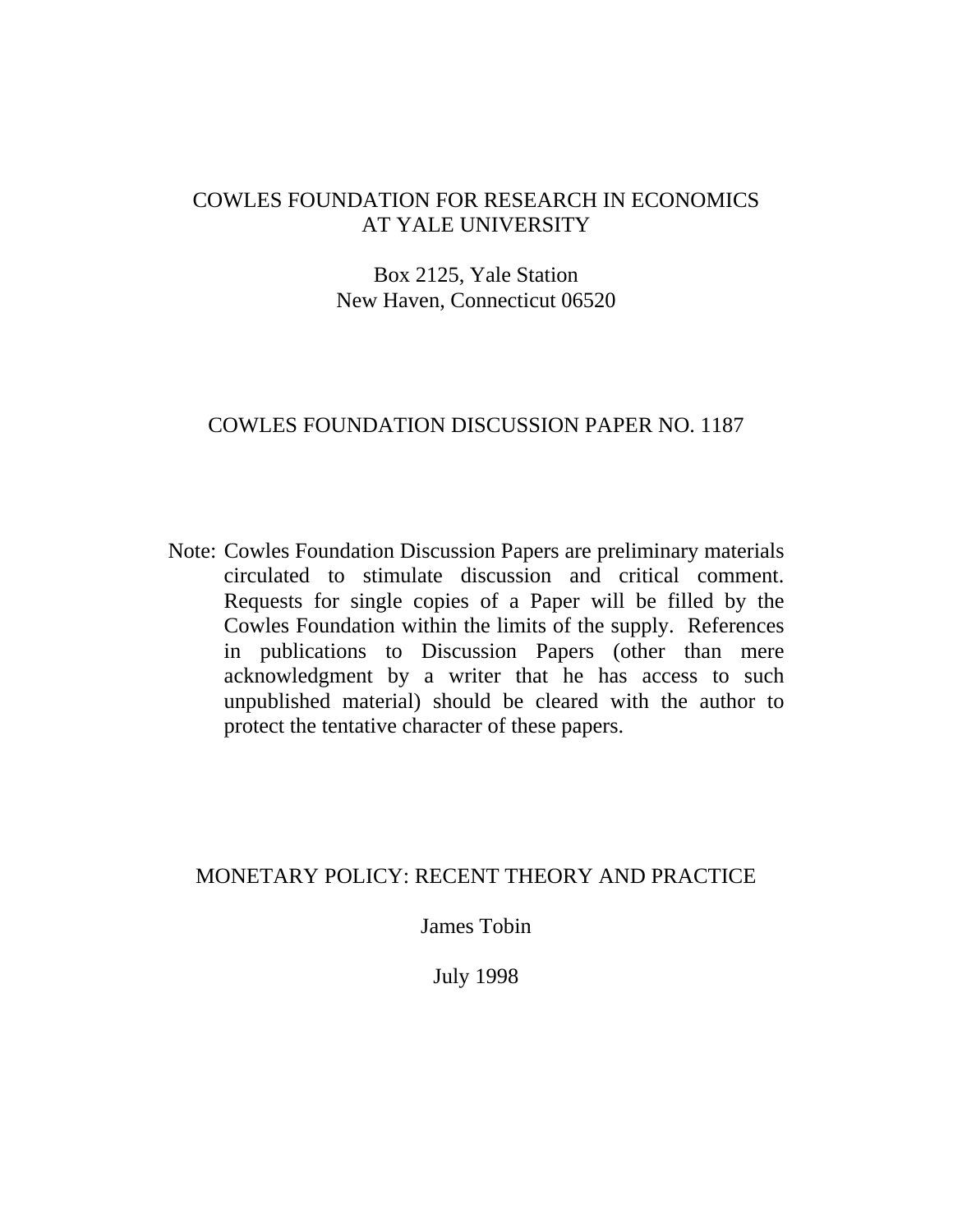# **Monetary Policy: Recent Theory and Practice**

by

James Tobin

#### **Abstract**

The paper reviews the major developments of the last three decades: the rise and fall of monetarism as theory and as targeting of intermediate monetary aggregates; targeting of nominal GDP in order to escape volatility of velocity of money; the abandonment of intermediate targets as superfluous; the use of money-market interest rates as operating procedure, except in the U.S.; their replacement by reserve aggregates in 1970–82; inflation stability and price level stability as policy objectives, often exclusive of other macroeconomic goals; the U.S. Federal Reserve as aiming successfully at both low inflation and low unemployment, goals mandated by law; the rules–discretion debate; the necessity for rules conditional on economic states and the impossibility of anticipating all circumstances, thus the inevitability of discretion but in the spirit of rules; John Taylor's algebraic rule for the Federal Reserve, relating Federal Funds rate to inflation and unemployment deviation from goals.

#### **The Demise of Monetarism**

Milton Friedman's monetarism provoked hot debates on the conduct of monetary policy from the 1950s through the 1970s. The monetarists wanted the central bank to stop setting interest rates and instead to target growth in a monetary quantity, a stock of money by one or another definition, from the monetary base to intermediate aggregates as inclusive as M2 and M3. For hitting at least some of these monetary targets setting a money-market interest rate might be the operating mechanism. (The alternative could be quantitative control of the bank reserves portion of the monetary base, as practiced by the Federal Reserve 1979–82.)

Monetarist proposals differed in the horizon over which a money stock growth rate would be fixed. Friedman himself sometimes advocated setting it permanently, once for all at the estimated growth rate of the real economy. In practice, numerical money stock growth targets were reconsidered every year or even every quarter. The Full Employment and Balanced Growth Act of 1978, the "Humphrey-Hawkins" Act, required the Fed to report them to Congressional committees every six months. Thus they could themselves be intermediate instruments designed to achieve the broader economic goals of the legislation. The use of money stock targets spread throughout the central banks of the world. The main purpose was to overcome the inflationary bias alleged to result from operating by discretionary movements of interest rates.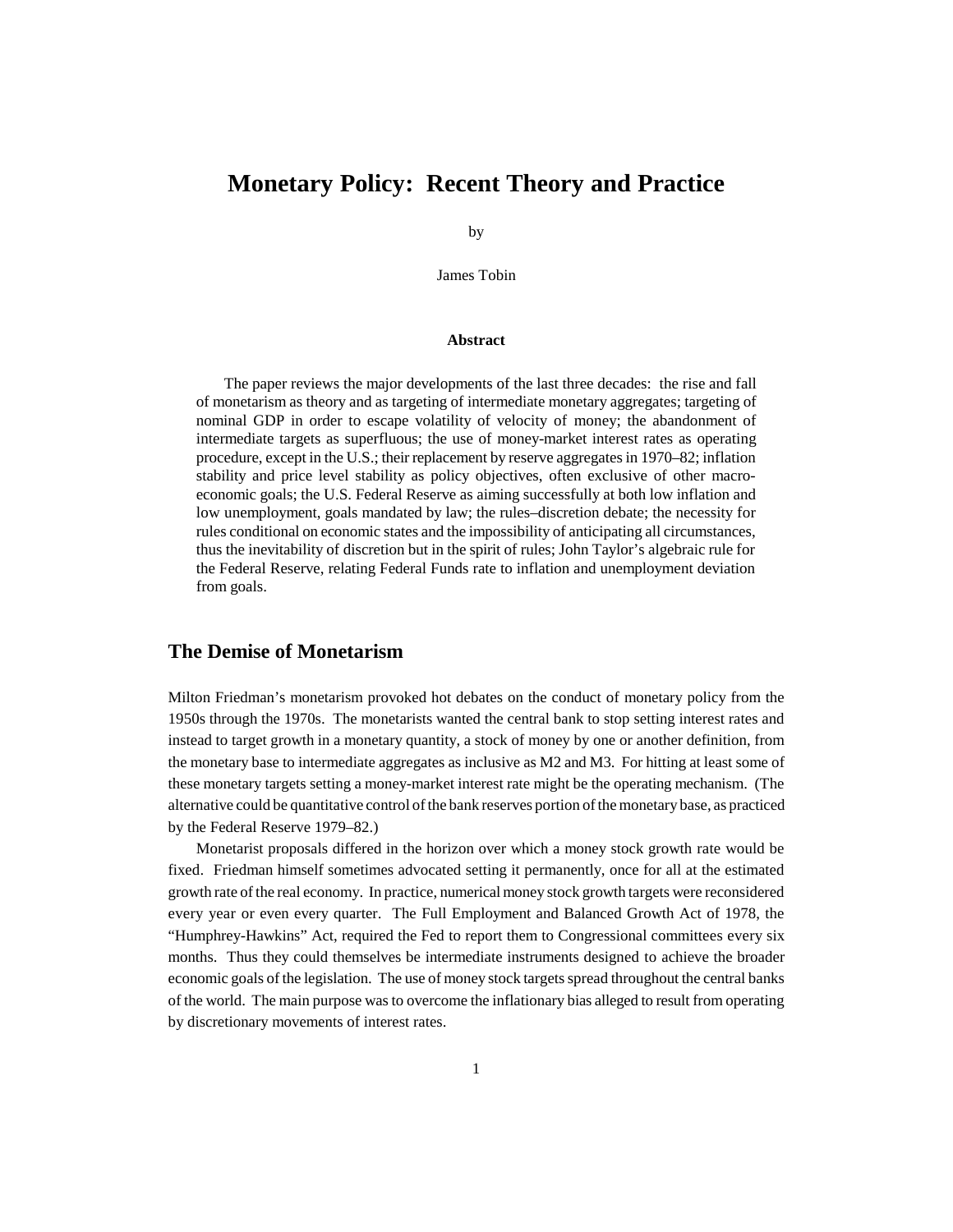In the last two decades the sway of mechanical monetarism of this kind faded away. A principal reason was institutional change, which made the velocities of the various M's even more variable and uncertain than they already were. Money substitutes multiplied, and definitions of M's couldn't keep up. Regulatory reforms and market developments allowed market-determined interest to be paid on deposits that had formerly been interest-free or subject to legal ceilings.

One proposal to avoid the problems created by volatility of money velocity V was to target nominal Gross Domestic Product, that is M times V, instead. The implicit terms of trade between rates of growth of price level P and real GDP Y, in responding to a shock to MV would then be one percent to one percent, and this might result in excessive short-run volatility of Y and P. This whole approach to monetary policy seems to have lost support, as it came to be understood that central banks did not need the discipline of intermediate M-growth targets to achieve more fundamental goals, including the control of inflation.

#### **Current Orthodoxy in Monetary and Fiscal Policy**

The dominant trend in the theory and practice of monetary policy over these last two decades has been its dedication to price stability. Central banks from New Zealand to the Finland have undertaken this commitment, either by mandates of their governments or by exercises of independent discretion granted them by their governments. Now the new European central bank will be bound by its charter to maintain the purchasing power of the *euro*, the coming single currency of the European Union (EU).

It is significant that these targets are stability of the price *level*, not of the rate of inflation. Inflation is not to be stabilized at a positive rate, by holding unemployment at the "natural rate" or the NAIRU (the "Non-Accelerating-Inflation Rate of Unemployment") — or at a negative rate either. No, it is to be stabilized at zero. This implies that any inflation that occurs as a result of supply or demand shocks, domestic or foreign, must be sooner or later expunged. A less draconian monetary strategy would accept price level increases resulting from big shocks as permanent and seek to avoid subsequent inflations. Even if inflation stability were accepted as a target, it is likely to be asymmetrical. That is, monetary policy would oppose a shock increasing the rate of inflation but would welcome a disinflationary shock.

The corollary to dedicating monetary policy to price stability is official indifference to real macroeconomic outcomes — employment and unemployment, real domestic product and its growth rate. These are likely to be ignored or drastically subordinated in the priorities of most central banks today. At best, they will suffer from lexicographic ordering. That is, real outcomes become a policy concern only after the central bank, and the government too, are confident that the price stability target is met.

Fiscal policy, reflecting the same values and priorities, and the same macro theory, is also unavailable to stabilize real national output against cyclical fluctuations. The same orthodoxy that minimizes the role of real economic performance in monetary policy insists on fiscal discipline regardless of the state of the economy. Indeed, not only is active fiscal stimulus to reverse cyclical recession and promote recovery outlawed, but also active fiscal contraction is required to overcome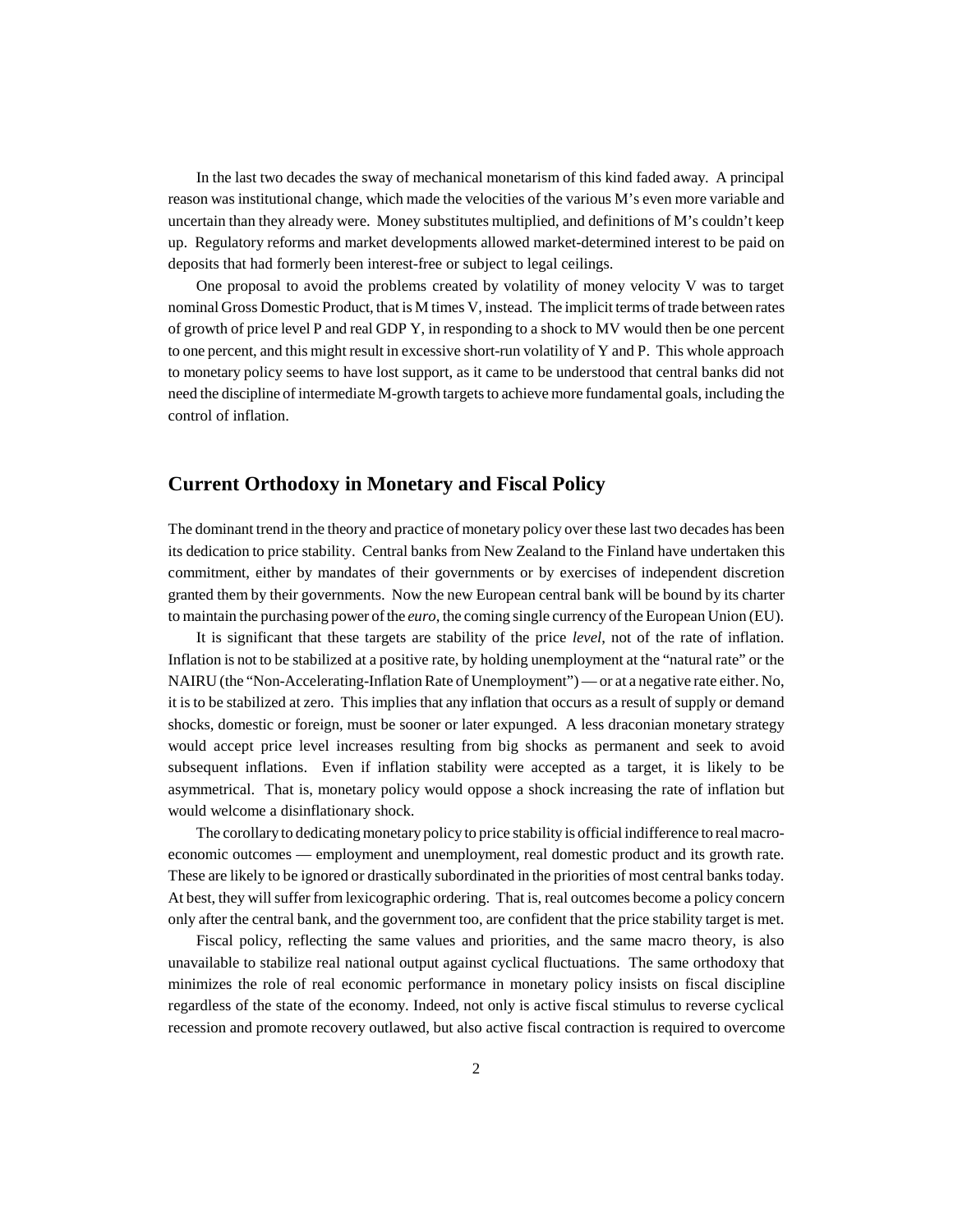deficits that arise endogenously from recessions and feeble growth. Formal rules to enforce fiscal as well as monetary austerity in the coming *euro* regime of the EU are provided in the Treaty of Maastricht.

Under the Treaty the member states will have no autonomous macro policy instruments, not monetary policy, not exchange rate depreciation or appreciation, not budgetary policy. Their governments' debt interest rates will be those of the EU central bank plus allowances for maturities and risks reflecting judgments of rating agencies and financial markets. Absent the governmental, political, and fiscal institutions possessed by the authorities of federations like the United States, Canada, and Germany, the EU's macro policy will be limited to its central bank's tough stance. There are bound to be both Europe-wide and inter-regional shocks, both demand and supply. The architects of the new regime are placing extraordinary faith in the flexibility, mobility, and resourcefulness of the peoples of the continent.

The Bank of Japan has long followed monetarist policies, pursuing price stability via intermediate targets for non-inflationary growth of monetary aggregates. At the same time, the Japanese Ministry of Finance is extremely allergic to budget deficits, even those produced by economy-wide slowdowns. The Ministry especially disdains Keynesian counter-cyclical fiscal policies. Thus Japan, like Europe, eschews macro policy, in faith that the economy will achieve optimal results on its own.

#### **Orthodox Macroeconomic Doctrine**

The macroeconomic theories underlaying these policy rules are those of the anti-Keynesian counterrevolutions, Monetarism and the New Classical Macroeconomics. The fundamental proposition of these new orthodoxies is that real outcomes are invariant to price levels and inflation rates. Actually this was a pre-Keynesian old classical proposition, though more modestly interpreted to refer to longrun tendencies rather than to be literally true every day of the year. The old "classical dichotomy" is now read to mean not only that real outcomes cannot be improved by monetary policies that increase prices and inflation — you can't ride up Phillips's famous curve — but also to imply that counterinflationary austerity will be costless in real income, consumption, and social welfare.

Acceptance of New Classical doctrine in official financial policy-making circles was mightily promoted by the unhappy macro-economic history of the 1970s. Prices accelerated first as a consequence of demand shocks from the Vietnam war, then as a result of supply shocks, the two oil price boosts of 1973–74 and 1978–79. Counter-inflationary monetary policies led to four recessions, in 1969–70, 1973–75, 1979–80, and 1981–82, and to postwar record highs in United States unemployment rates in 1975 and 1982. "Stagflation," the simultaneous occurrence of high unemployment and high inflation seemed to be a 180-degree refutation of Keynesian Phillips-curve predictions. In the New Classical version of these events, easy monetary policy — notably Federal Reserve expansionary measures in the election year of 1972 — received the blame. The supply shocks, unprecedented in peacetime, are completely omitted from the ideological histories of the period. Yet the deep and lengthy recessions that accompanied the central banks' concerted attacks on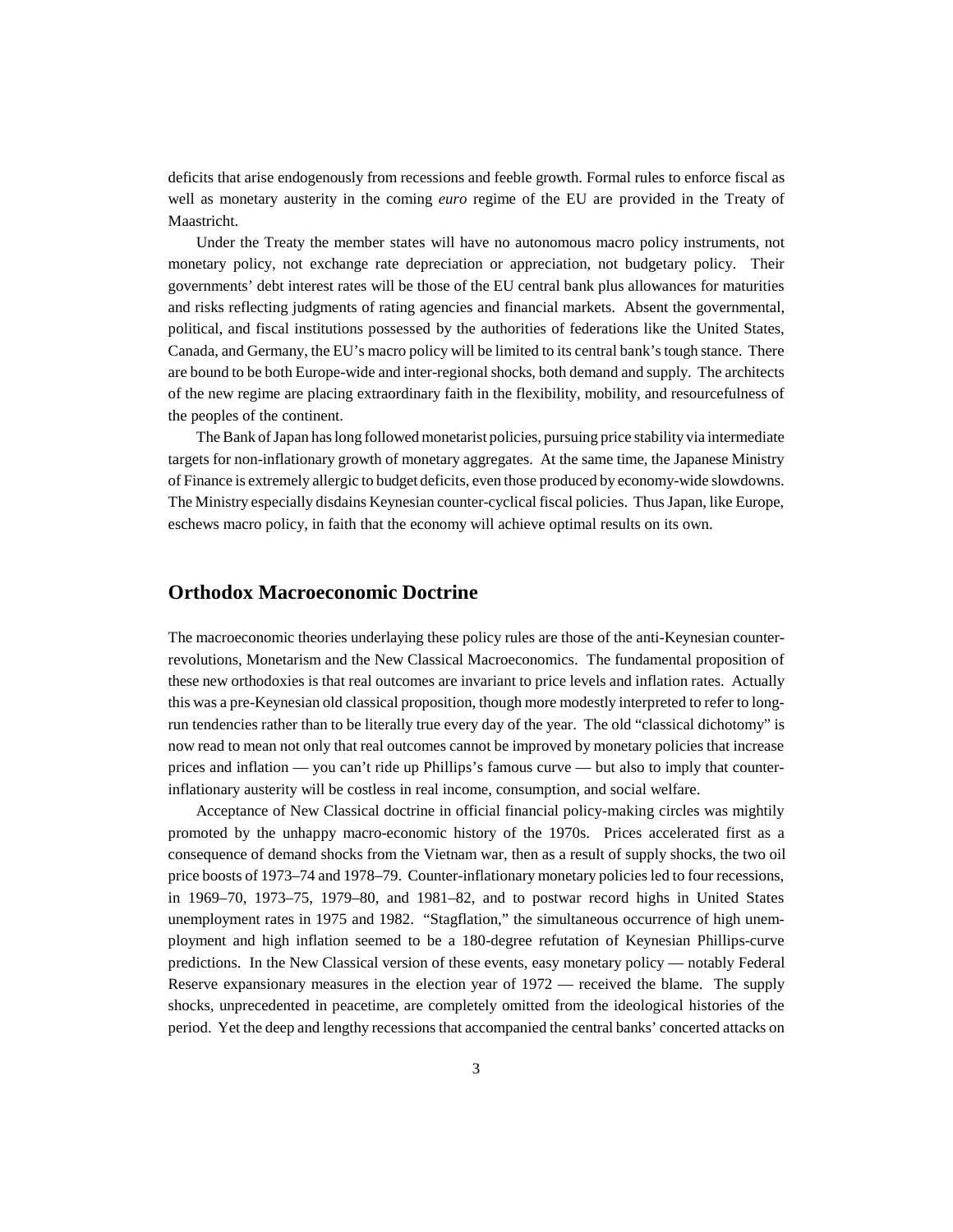inflation, beginning in 1979, were scarcely confirmations of the New Classical claim that disinflation is costless.

#### **The United States, an Exception in Monetary Policy and in Results**

The United States is a striking exception to the fashion of designating price stability as *the* target of monetary policy.

Faced with inflation rates above 10 percent in 1979, it is true, the Federal Reserve shifted its tactical operating instrument from money-market interest rates (the Treasury bill rate, and the market rate on overnight interbank loans of "federal funds" — bank reserve accounts in Federal Reserve Banks), to bank reserve aggregates. For three years 1979–82 the ultimate policy target of the "Fed" was to bring down inflation. By mid-1982 inflation had fallen to 5 percent and unemployment had risen from 6 percent to 10.5 percent. At this point the Fed under Chairman Paul Volcker reversed course, returned to its previous interest-rate operating procedure, and initiated and managed a six-year recovery, which reduced unemployment below 6 percent while inflation continued to decline.

Under Volcker's successor Alan Greenspan, United States monetary policy has continued to be balanced and pragmatic. It has been directed to reduction of unemployment rates and of the "gap" between potential and actual GDP, as well as to stabilization of inflation. Indeed Congress has mandated such an approach. The Employment Act of 1946 commits the Federal government, including the Federal Reserve System, to pursuit of "maximum employment, production, and purchasing power." The "Humphrey-Hawkins Act" specifically directs the Fed to aim at both unemployment and inflation goals. This Act's numerical targets, 4 percent for each, were long ignored as impractical, but now they don't seem so outlandish. Radical Right Republicans have in recent years introduced legislation to repeal these Acts and to replace them with a pure price stability mandate. The proposal has supporters within the Federal Reserve System and in private financial circles. However, it seems unlikely to be adopted, anyway so long as the economy's macro performance in the present regime continues to be so spectacularly successful.

In contrast to the United States, European and Japanese central banks and governments did not try to return to the high growth rates, with low unemployment and inflation, which characterized their spectacular quarter century of postwar reconstruction and prosperity 1947–1972. They did not even try to recover the real economic ground they lost in the 1970s and early 1980s. Instead they concentrated on eliminating the slightest chance of any resurgence of inflation. European unemployment has risen to 12 percent in 1997, compared to 4.7 percent in the United States. Inflation in Europe is no lower than in America.

Japanese unemployment numbers are chronically low, because redundant workers are kept on payrolls; but the increase in under-utilization of workers is comparable to Europe. Indeed Japan has managed to have a full-blown depression for the past four years, with periods of negative growth and negative inflation. As a result of lack of demand, not because of deliberate expansionary monetary policy, short interest rates have fallen virtually to zero. Thus monetary policy has become impotent,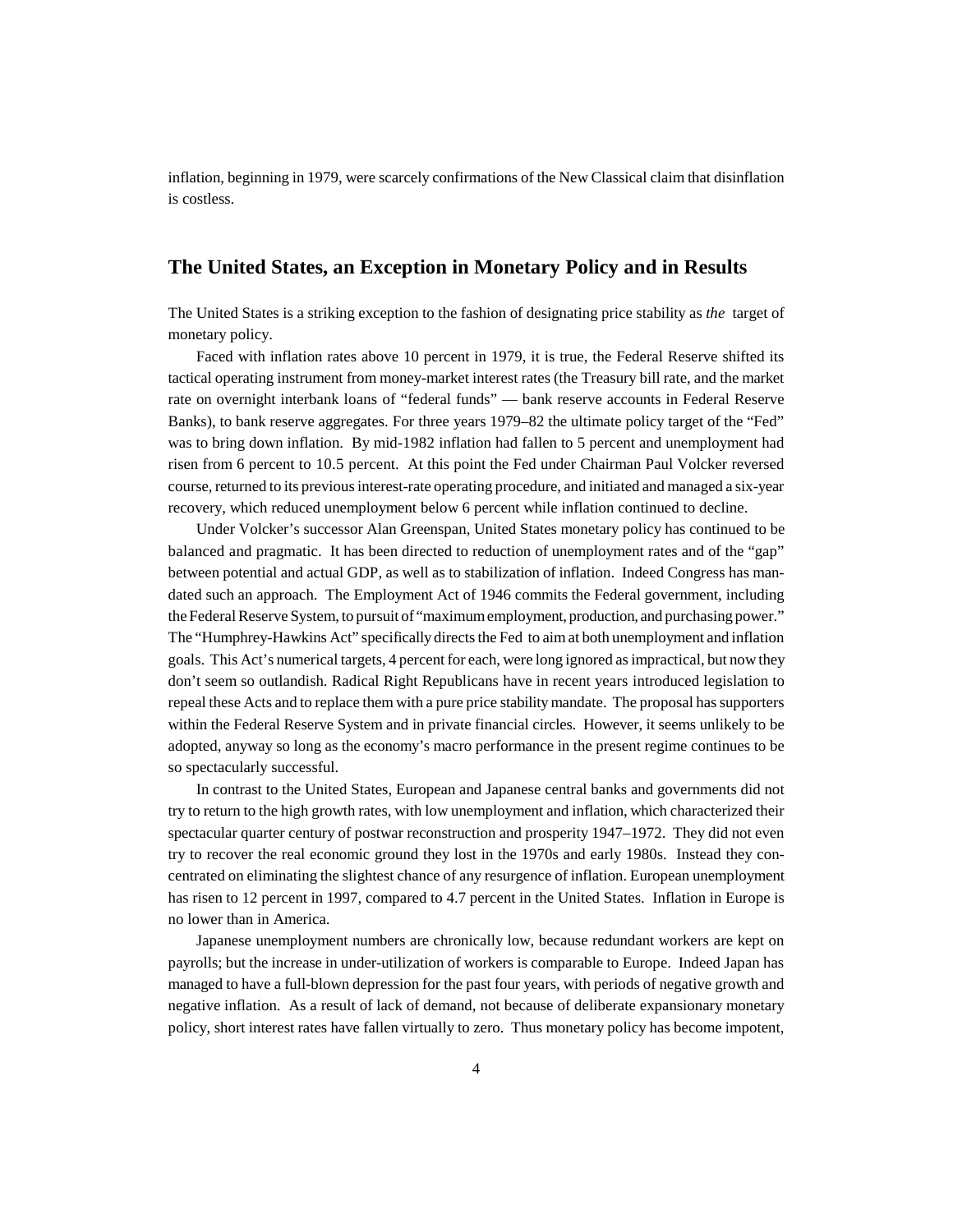even if the central bank should want to use it to rescue the economy. Thus has Keynes's *liquidity trap*, thought even by Keynes himself to be an anomalous and rare curiosity confined to severe depressions, come to life once more. The Finance Ministry, unwilling to fill the breach in aggregate demand and distressed by the fiscal cosmetics of a stagnant economy, acts perversely to raise taxes and cut spending. Japanese savers move the funds no one wants to borrow at home into dollars, causing the yen to depreciate (losing 40 percent of its dollar value since 1995), generating an ever larger trade surplus, welcome within Japan as needed demand but unwelcome to the U.S. and other trading partners. It would be hard to find a case of worse macro-economic policy. As terribly costly as it has been to Japan itself, it has been much more disastrous to other economies of East Asia, as events in late 1997 have shown.

### **Applying Rules with Discretion**

"Rules versus discretion" in monetary policy has long been a topic of debate and research. In Tobin (1983), I argued that a mechanical rule blind to actual economic events and outcomes could not work, and for that reason alone would not be tolerated by central bankers, governments, and electorates. Any rule would have to be responsive to observed economic information. However, it would be impossible to anticipate all events that might require policy adjustments and to specify in advance the correct direction and size of the response to each. Actual responses would have to depend on the best estimates and judgments of the policy makers at the time — in that sense discretion. For this reason, I stressed, as I have here, the prime importance of choices of targets and operating procedures for monetary policy, rather than "rules," counting on the central bank to find, in varying circumstances, the ways of pursuing the goals.

According to John Taylor (1993), "If there is anything about which modern macroeconomics is clear. . . — and on which there is substantial consensus — it is that policy rules have major advantages over discretion in improving economic performance." At the same time Taylor interprets "rules" in a way that allows, indeed requires, large doses of discretion in their application. Starting from the side of the debate opposite to mine, he seems to arrive at the same place. Follow the spirit, the intent, of a rule, he says, and do not be bound by a particular quantitative formula. Use such a formula perhaps, but as just one element in the set of indicators considered in periodic decisions on settings of the operating variables of monetary policy, whether quantitative aggregates or interest rates.

A major reason for the modern consensus for rules over discretion, as Taylor remarks, is to sustain the "credibility" of the policy-makers, specifically avoiding "dynamic inconsistency." I have never believed that monetary policy makers are organically vulnerable to such irrationality or addicted to playing a deceitful game to override public preferences. I am sure that they do not consciously seek to mislead the public into expecting future price stability in order to fool workers into working more than they really wish to. On the contrary, central bankers are obsessively concerned with the future consequences of their actions and the possibility that something they do now will set a bad precedent. Anyway, Taylor agrees that formal rules are not essential to credibility.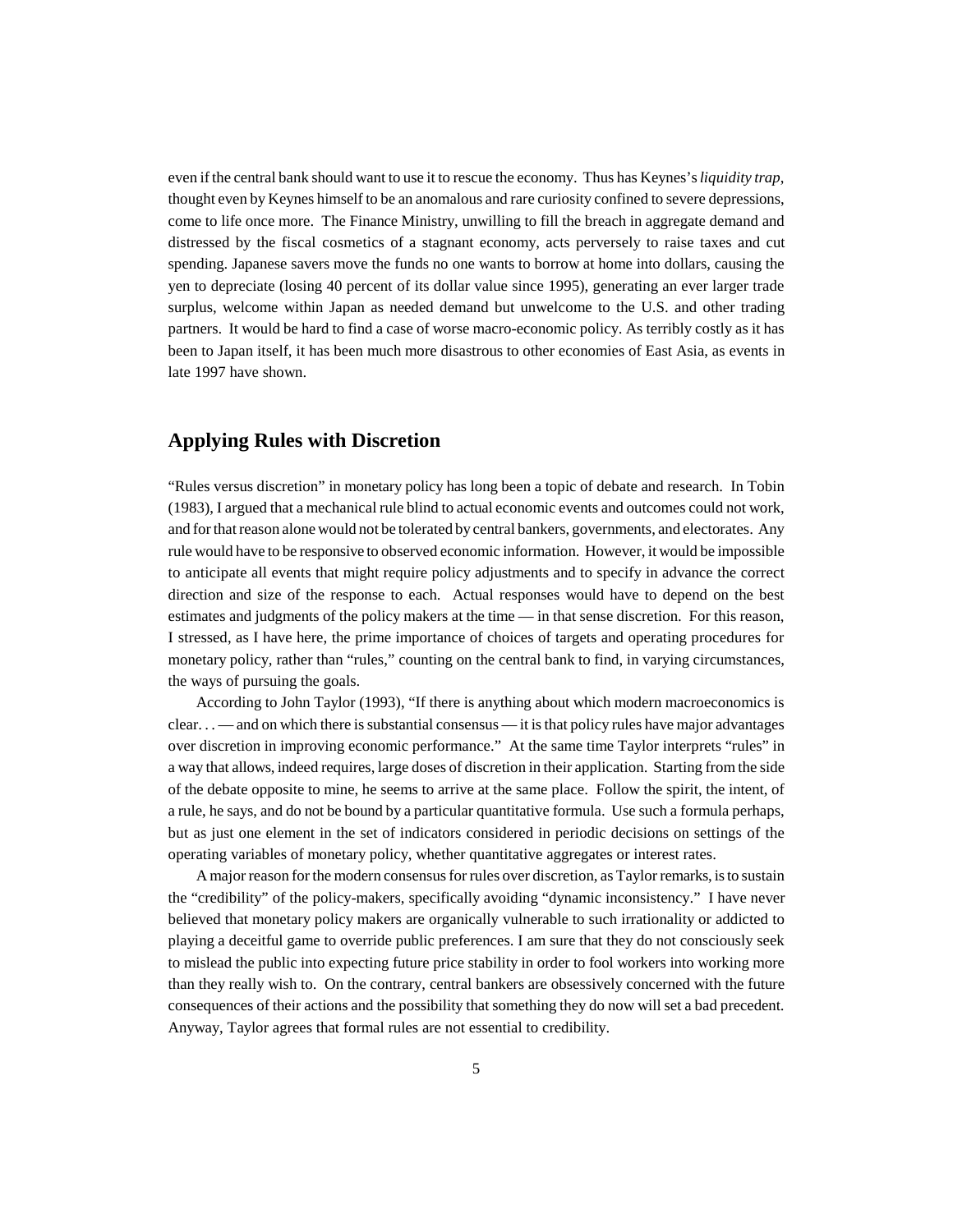Taylor suggests a simple monetary policy formula for the United States:

$$
r = p + .5y + .5(p - 2) + 2
$$

where *r* is the federal funds rate in percent per year.

*p* is the rate of inflation (of the GDP deflator) over the past four quarters.

*y* is the percent deviation of real GDP from target. Target GDP would be its value at full employment, i.e., NAIRU. Potential GDP in this sense has been growing at 2.2 to 2.5 percent per year. This "rule" embodies the balanced pragmatic two-goal policy I above attributed to the Fed since 1982. Taylor shows that his "rule" fits actual data quite well. As he recognizes and illustrates, nevertheless, its message has to be modified in case of observed or expected exogenous shocks, and the formula itself has to be corrected as new data accumulate. In fact, if the Fed had implemented his equation from 1993 through 1997, the economy would have suffered unnecessarily high unemployment and lost about two percent of GDP per year. The reason is that in 1993 and indeed until 1996 the NAIRU defining Potential Output was thought to be at least 6 percent, whereas in the event it turned out to be at most 5 percent and probably lower. Greenspan was right to use discretion, as new observations suggested that more output could be produced without inflationary danger.

#### **The Mystery: Why and How Does Monetary Policy Rule the Economy?**

The interest rate on overnight loans of federal funds is, as explained above, the Fed's instrument of policy. It is a market rate, which the Fed controls by buying or selling Treasury bills (in usual practice with agreements to repurchase them) at its intervention rate, nowadays publicly announced. At scheduled meetings eight times a year — and occasionally at other times — the Federal Reserve System's "Federal Open Market Committee" (FOMC) reconsiders and sometimes changes the intervention rate, generally by 25 or 50 basis points, rarely by more.

The tail wages the dog. By gently touching a tiny tail, Alan Greenspan wags the mammoth dog, the great American economy. Isn't that remarkable? The federal funds rate is the shortest of all interest rates, remote from the rates on assets and debts by which businesses and households finance real investment and consumption expenditures counted in GDP. Why does monetary policy work? How? It's a mystery, fully understood by neither central bankers nor economists.

There are two lines of explanation: substitution chains and policy expectations. Expectations are very powerful, but they cannot work unless chains of asset substitution really do occur. That is, FOMC actions today, in conjunction with other economic observations, convey information about future monetary policies and future federal funds rates and thus affect the entire current spectrum of interest rates and asset prices. The process involves reshufflings of portfolios in response to changes in market interest rates and asset prices, actual and expected: banks' reserves and loans; bank deposits, bonds, and equities; debt instruments, equities, and real properties.

It would do portfolio managers, entrepreneurs, and consumers no good to understand Alan Greenspan if his actions really do not matter — unless they matter *just* because everyone thinks they